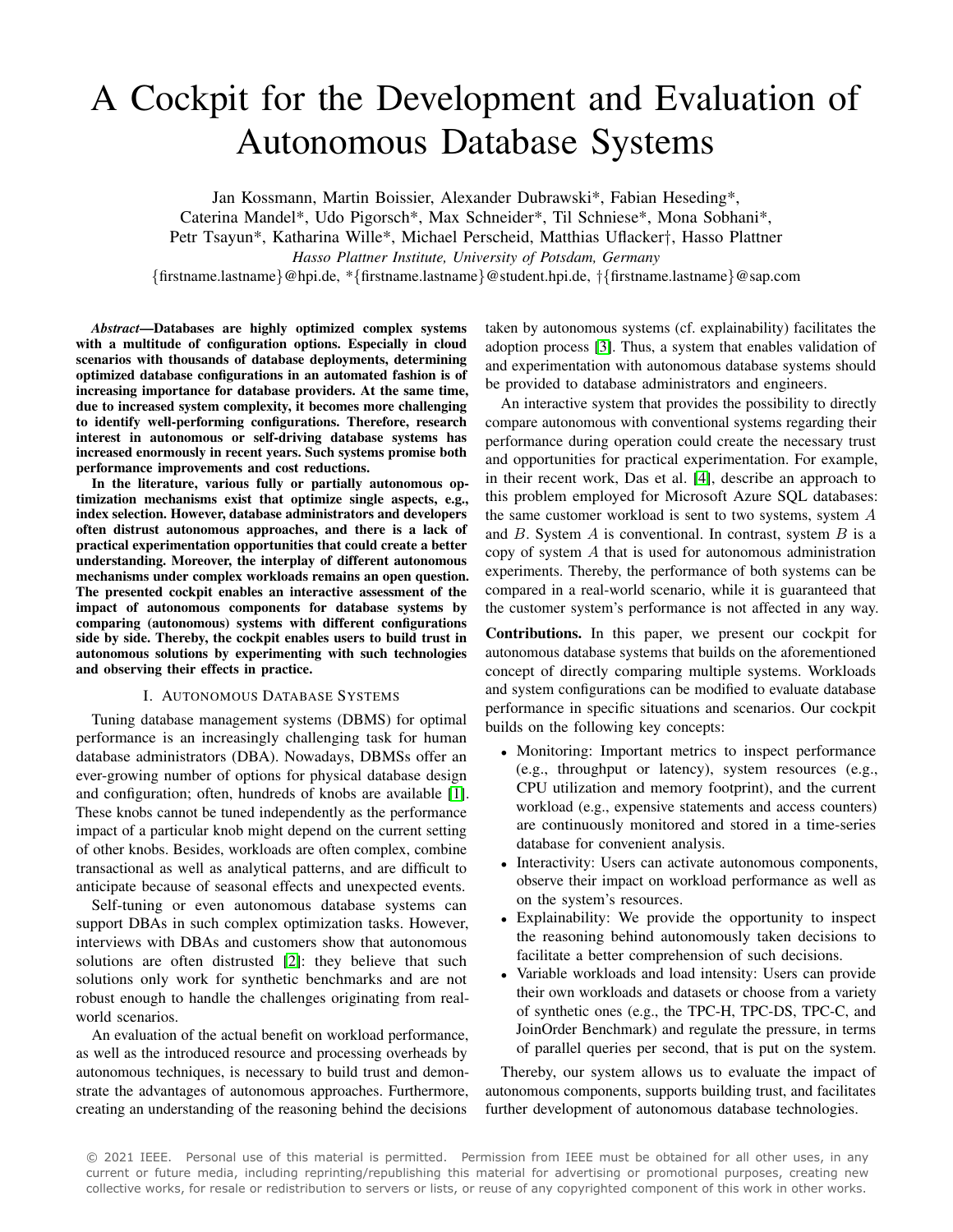

<span id="page-1-3"></span>Fig. 1. Architecture of our cockpit for autonomous database systems. The currently active workload represents a mixture of a used-provided workload trace (*User-def.*), TPC-H and Join Order Benchmark based queries.

# II. SYSTEM OVERVIEW

We first give an overview of  $Hyrise<sup>1</sup>$  $Hyrise<sup>1</sup>$  $Hyrise<sup>1</sup>$ , the database system that is currently supported by our cockpit. Afterward, we present the cockpit's architecture and provide implementation details.

## <span id="page-1-4"></span>*A. Hyrise*

The current foundation of the presented cockpit is the research database system Hyrise [\[5\]](#page-3-4) and its plugin approach to handling autonomous components. However, other database systems could be easily integrated as long as the relevant metrics can be obtained via SQL by the cockpit.

Architecture. Hyrise is a relational, open-source, main memory, columnar database system for hybrid transactional and analytical transaction processing (HTAP). It employs a vectorized execution model, follows an insert-only approach, and utilizes multi-version concurrency control (MVCC) to ensure correct concurrent transaction handling.

Columns can be encoded with various techniques, e.g., dictionary, run-length, or LZ4 encoding, to reduce the memory footprint and improve memory bandwidth utilization. Tables are implicitly divided into horizontal partitions (65 535 tuples) that are called chunks. Chunking serves two primary purposes: increased opportunities for data access avoidance by pruning and more flexible and fine-granular configuration and tuning decisions. For instance, decisions upon indexes to create or which encoding to apply can be taken on chunk level and do not have to be made for a complete column. Thereby, more precise decisions can be made, and the overhead of applying new configurations is reduced.

Hyrise implements the PostgreSQL wire protocol<sup>[2](#page-1-1)</sup> to provide network access via widely available clients and libraries. Metrics, for instance, the current process CPU utilization, chunk access counts, or the memory footprint of a table, can be easily accessed via SQL. For more details on Hyrise, we refer the interested reader to [\[5\]](#page-3-4) and the source code.

Plugins. Hyrise offers a plugin interface that allows adding functionality without affecting the code base of the database core to keep it as self-contained as possible. We use plugins to implement capabilities for autonomous database configuration. Plugins are implemented as dynamic libraries in C++, thus enabling direct access to the database core without providing specialized interfaces while guaranteeing native speed.

<span id="page-1-0"></span><sup>1</sup>Hyrise repository: https://github.[com/hyrise/hyrise](https://github.com/hyrise/hyrise)

## *B. Cockpit*

In the following, we discuss the architecture and imple-mentation details of the presented cockpit<sup>[3](#page-1-2)</sup>. The cockpit was developed with nine undergraduate students as part of their final project.

Our cockpit allows for interactive evaluation of autonomous database configuration techniques. Besides, it enables a better understanding of the decisions taken by the autonomous approaches by providing their decision logs and insights about the processed workload and stored data.

The components of the cockpit (see Figure [1\)](#page-1-3) solve three main tasks: (i) the frontend displays performance metrics, allows the user to interactively examine the processed workload as well as current system configuration, and provides access to the plugins of the DBMS, (ii) the cockpit backend handles the communication between the frontend and the investigated systems, periodic monitoring and storing of the displayed metrics. (iii) The workload generator is responsible for creating queries and putting pressure on the evaluated systems.

While the frontend is implemented in Vue.js, we use Python3 throughout all other components. One of the main challenges during implementation was the harmonization of the, sometimes contrary, design requirements.

- High load generation: For insightful evaluations, the ability to stress the systems at hand with high system loads is mandatory because trust in autonomous approaches is only achieved if extreme situations can be handled well.
- Fair load distribution: Even though it is technically impossible to generate the same workload, including equal arrival times for queries, for all evaluated systems, the workload generator must ensure that differences are kept as small as possible.
- Simple workload extension: The cockpit should serve as an evaluation platform for DBAs and developers. Thus, providing synthetic queries and data is not sufficient. Instead, users need to be able to add their own workloads and data in a simple fashion.

To achieve a fair load distribution, generate a sufficient number of queries, and follow a clear separation of concerns, we decided to decouple query generation from actually sending the queries. Thereby, these tasks can operate independently in different processes and on different CPU cores to avoid that

<span id="page-1-1"></span><sup>2</sup>https://www.postgresql.[org/docs/12/protocol](https://www.postgresql.org/docs/12/protocol.html).html

<span id="page-1-2"></span><sup>3</sup>Source code: https://git.[io/AutonomousDBMSCockpit](https://git.io/AutonomousDBMSCockpit)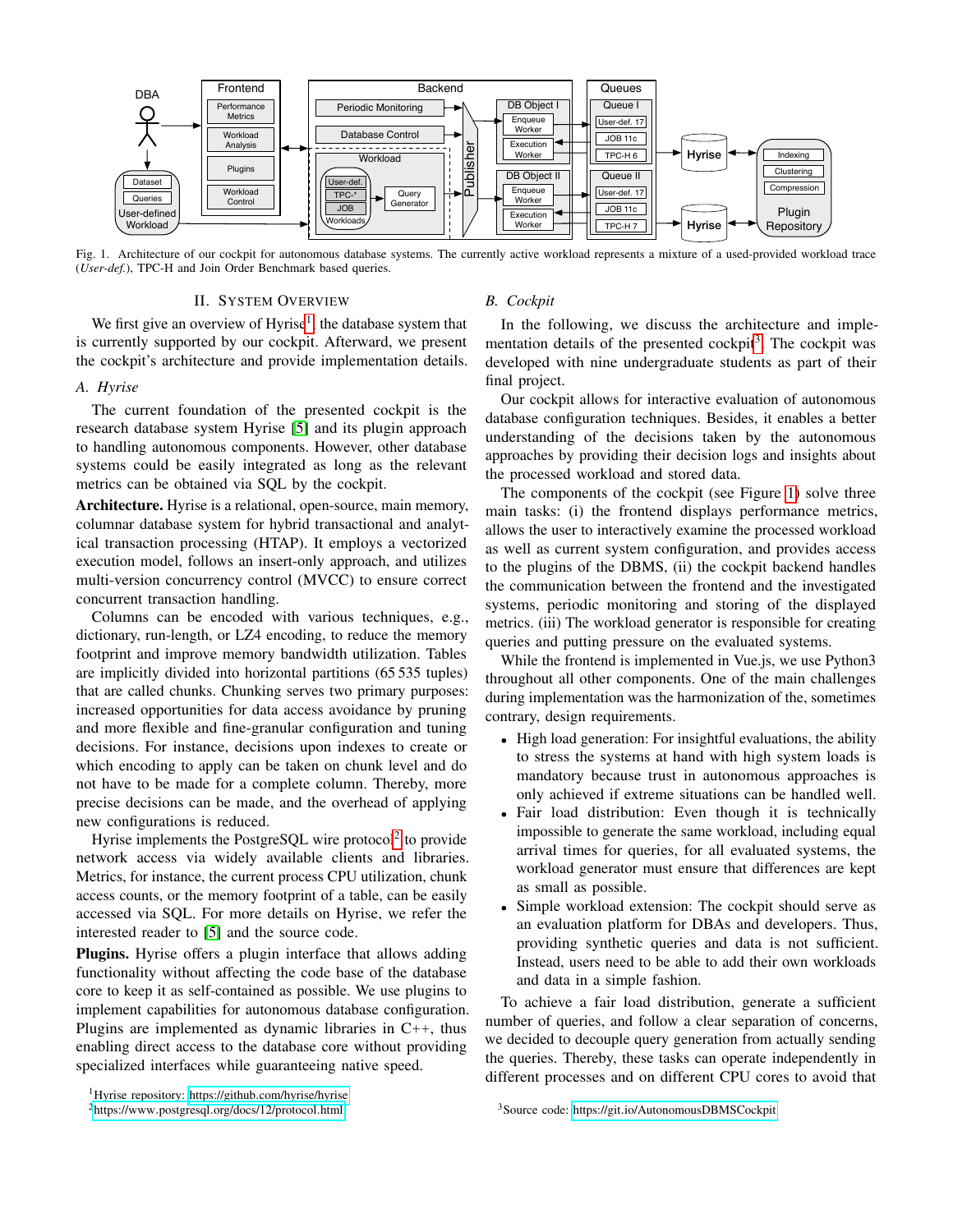the workload generation is becoming a bottleneck. The *query generator* implements the logic for creating a configurable number of queries per second from a predefined query set. By default, all queries of a workload are chosen with the same probability. The cockpit user can modify the query distribution to emphasize specific queries and reproduce realistic scenarios.

Afterward, the *workload generator* passes the queries to the backend database objects, which maintain query queues (implemented with Python's multiprocessing library) and handle the actual query sending with psycopg2. We utilize ZeroMQ's<sup>[4](#page-2-0)</sup> publisher-subscriber pattern for efficient interprocess communication. The task of enqueueing new queries also has to be uncoupled from sending them, because otherwise, a poorly performing database instance could affect the fair and even query distribution. Replays of existing real-world workloads are supported by simply providing the necessary table data and queries as CSV.

Flask handles the communication between the backend and frontend. Furthermore, the time series database InfluxDB is used to store the relevant metrics permanently and allows for analyzing historical performance data to comprehend particular system and plugin behavior. We facilitate reproducibility and the cockpit's setup process by providing a docker setup for all components.

## III. AUTONOMOUS PLUGINS IN HYRISE

In this section, we explain the high-level functionality of three exemplary autonomous database configuration approaches that are implemented as Hyrise plugins.

## *A. Automated Compression Configuration*

Hyrise supports various encoding schemes, e.g., dictionary, frame of reference, and run-length encoding. Further, also heavy-weight compression such as LZ4 is supported.

The compression plugin (cf. [\[6\]](#page-3-5)) aims to reduce the footprint of main memory-resident data. However, data access costs could be elevated during query processing caused by expensive decoding operations. Therefore, the plugin also minimizes potential performance degradations.

Given a user-defined memory budget, the plugin analyzes the current workload and optimizes the compression configuration in fixed intervals accordingly: The plugin applies a compression configuration that results in the best runtime performance and still complies with the given main memory budget.

## *B. Automated Clustering*

Clustering or sorting a table can significantly impact the performance of several operators, e.g., joins or table scans. With clustered data, Hyrise can exploit its chunked storage concept for data access avoidance. Filters or small materialized aggregates [\[7\]](#page-3-6), can be utilized to determine prunable chunks during the plan optimization phase, cf. partition pruning.

The clustering plugin aims to improve the system's performance by clustering the table along frequently accessed dimensions. The goal is to (i) improve the pruning of chunks

<span id="page-2-0"></span><sup>4</sup>ØMQ project website: [https://zeromq](https://zeromq.org).org

during plan optimization time and (ii) improve the scan runtime as the resulting chunks are sorted to allow binary searches. As of now, the plugin clusters a table in the background and swaps the whole table atomically.

## *C. Indexing*

In general, secondary indexes are one possible measure to enhance the performance of a DBMS. However, the positive effects on the throughput and latency results have to be balanced with an increased memory footprint.

The indexing plugin utilized in the cockpit is an implementation of the index selection approach proposed by Schlosser et al. [\[8\]](#page-3-7). Similar to the compression plugin, it allows to set a user-defined memory budget. In addition, the maximum number of attributes per index can be adjusted. For this budget, the plugin identifies the best secondary indexes for the current workload based on the query plan cache.

## IV. DEMONSTRATION OVERVIEW

In this section, we first explain which information is displayed and which options regarding interaction are offered in the presented cockpit. Afterward, we sketch a possible scenario for using our cockpit in practice with the help of an example.

## *A. User Interface Overview*



<span id="page-2-1"></span>Fig. 2. Treemap as displayed by the cockpit for the TPC-H dataset (scale factor 1). This diagram allows to quickly identify the largest tables and columns and offers detailed information about the currently used encoding schemes.

The browser-based cockpit's main visual components are three monitoring views and three configuration panels. The three monitoring views give an overview of the currently evaluated database instances and the current workload. The database views include charts depicting general metrics, such as latency, throughput, or CPU and memory utilization. Users can choose to either show the metrics for all instances (*Overview*) in a single graph or to display each instance separately side by side (*Comparison*, Figure [3\)](#page-3-8). The *Comparison* view also allows for showing diagrams that cannot be aggregated, e.g., treemaps